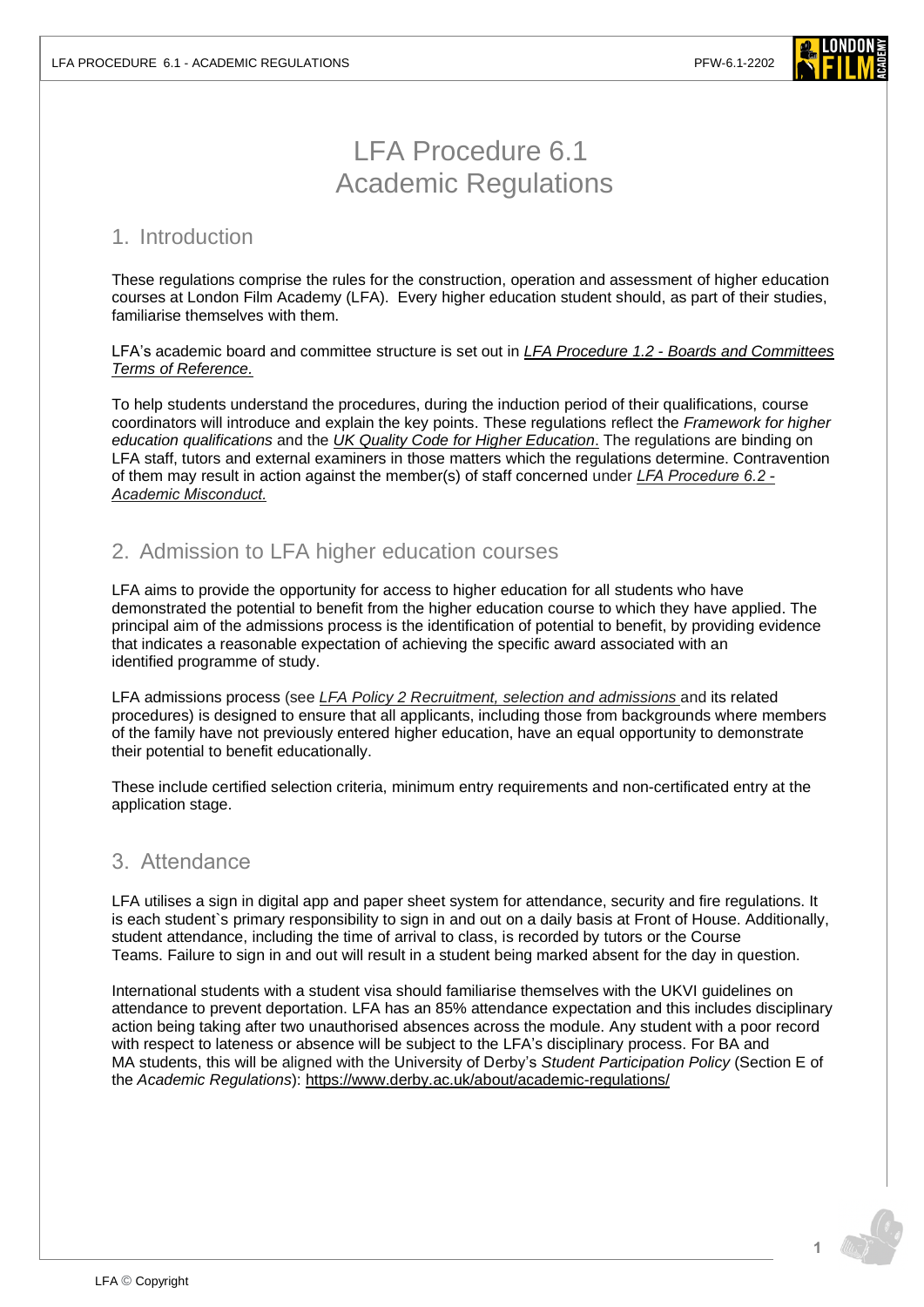

## 4. Teaching timetables

Indicative course or trimester timetables are issued to students as far in advance as possible, but always by the beginning of each course/trimester. All timetables are subject to change, particularly room bookings, and students will be informed at the earliest possible opportunity of these changes. For example, Diploma, MA and BA students are emailed a fortnightly timetable each Thursday. The Course Teams work within a range of constraints (e.g. tutor availability) when timetabling and where possible, they will try to be sympathetic to each student's individual needs and circumstances. All matters concerning the relevant timetable should be discussed with the Course Teams.

## 5. Teaching schemes, programmes, and modules

LFA is committed to providing as wide a range of teaching and learning opportunities to students as possible to maximise potential. While the focus is on practical filmmaking at a professional level, learning takes place in a variety of ways including individual projects, workshop sessions, studio and location film shoots, as well as more conventional lecture and tutorial sessions. Students on longer courses, i.e. Diploma, MA and BA courses, are tested to assess their progress and focus their future learning.

LFA reviews its course content and delivery. Module descriptors set out the content, delivery and outcomes for learning and are accompanied by assignment briefs. Details are provided at induction and students are expected to make themselves familiar with these. Any questions should be directed to the Course Teams or Module Leader.

## 6. Course handouts and guidelines

Course hand-outs provide a structured outline of the main lecture points and serve as an aid to students' understanding of the topic. However, LFA strongly advises students to take their own notes to support their learning.

# 7. Changes to course content

LFA reserves the right to make appropriate changes to course content. All modification on BA and MA courses go thought the modification practices of University of Derby. Changes may include, but, are not limited to, allocated tutors, the number of student films made, master classes, teaching hours or placement(s) and the dates or times of any course. Students will be notified of such changes as soon as practicable.

## 8. Start times of teaching sessions

Students are required to arrive at LFA at least 15 minutes prior to the scheduled class start time. This has two benefits: students maximise the learning opportunities and they also meet the professional expectations of punctuality required by the film and TV industry.

# 9. Collaboration and Teamwork

Many LFA courses have been designed with a high degree of student interdependence to instil the importance of collaboration as reflected in the real world of film and TV production. Students are often required to work as part of a team to complete projects, films and assignments. Regardless of the role or responsibility accepted by the student, it is vital that the team ethos of cooperation and collaboration is adhered to.